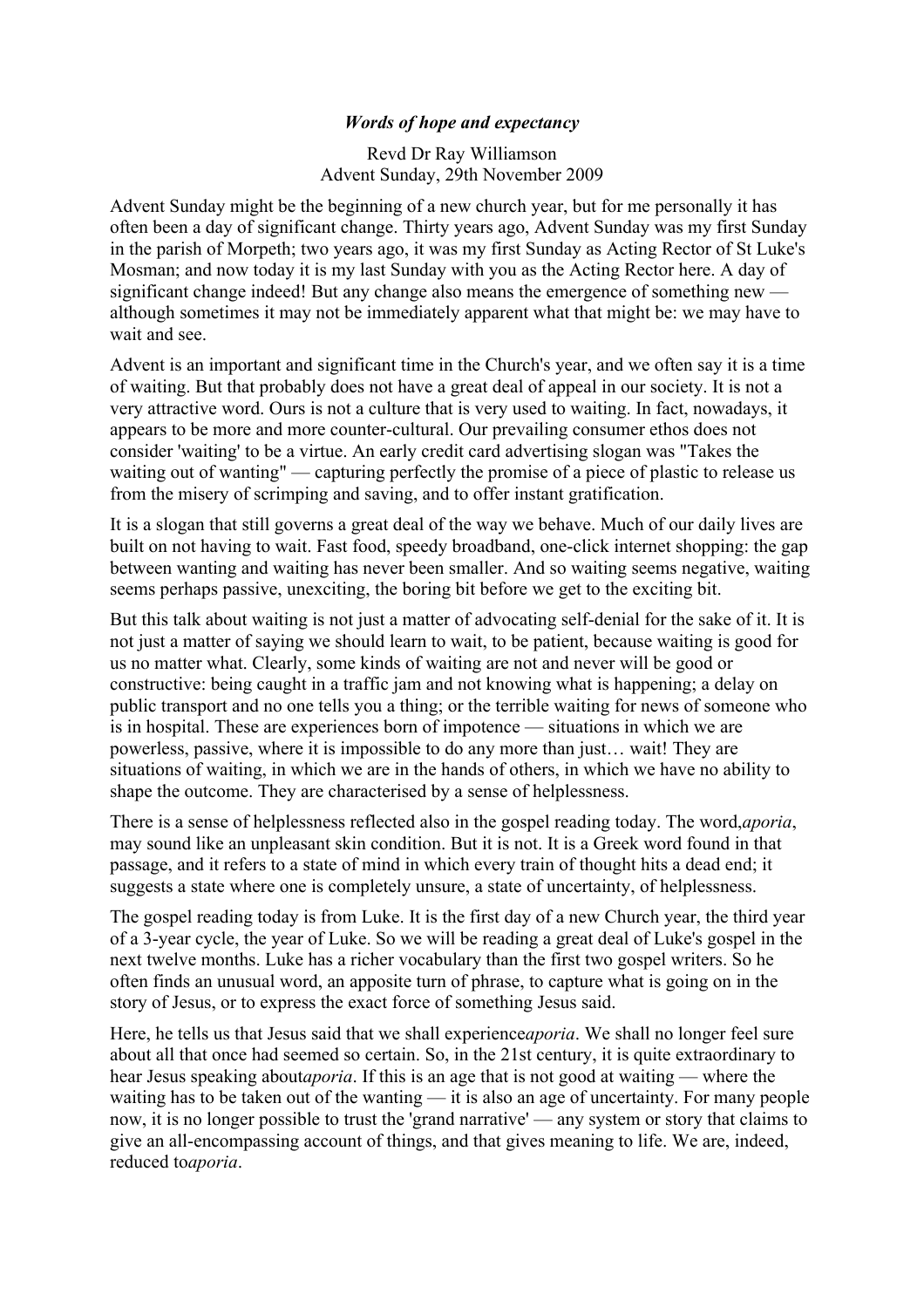Luke has another graphic detail, all his own, about what Jesus said: "People will faint from fear and foreboding". And indeed, we recognise again how this speaks to our times: people are fearful. There are specific fears: fear of what is happening to the planet; fear of the bomb on the bus or the plane; fear of difference, and a deeper more pervasive fear — the fear of what cannot be identified or named.

What Luke says in this passage this morning about what was anticipated in his time can resonate with all that confuses and frightens us in our time. Advent tells us to stay with those feelings — but not without hope. We have begun the season of Advent this morning with the lighting of the Candle of Hope.

So it invites us to look at our world and our society and our culture, to look at all the signs of impatience, of uncertainty, of fear, and then to look beyond them to the small signs of hope.

Now it is quite deliberate that on the day we light the Candle of Hope we also turn our attention to the Christmas Bowl appeal. The first Christmas Bowl appeal was in 1949, 60 years ago — and through all those years it has been one of those small signs of hope. So, this morning, you have been given a Christmas Bowl envelope, with an obvious invitation to respond to the appeal this year and thereby support the three areas of the Church's mission in which the Christmas Bowl is involved: assisting in emergencies, responding to injustice, and supporting development and poverty reduction.

Since our journey to Jerusalem, you have heard quite a bit by now about the situation of the Palestinian people, especially those who are refugees — people who, for 40, some for 60, years have been displaced from their homes. You have heard us speak also of those who languish in the refugee camps and how they still long to return to their homes. I am very pleased to be able to tell you that as a result of our 'Report Back' evening here and the donations made by the travellers themselves, we have \$1,450 to give to the DSPR. (Department of Services to Palestinian Refugees). It is a special addition to what is contributed from the Christmas Bowl in support of that work of the churches in serving people in those refugee camps, not least in Gaza. It is a way of bringing a glimmer of hope and a degree of dignity into the lives of people who are desperate in their poverty and powerlessness.

The season of Advent invites us not only to wait, but also to hope, and to act in hope.

During Advent, Christians go back to that time of waiting as the Bible shows it to us. We read again the prophets in the Hebrew scriptures. We read about how people were longing for an end to slavery, longing to be back home in some sense, longing to be at home with God again, longing for reconciliation. And all of that is expressed in the most powerful metaphors, especially in the Book of Isaiah, metaphors about the desert blossoming, metaphors about the rain falling, metaphors about day dawning after there has been a long, long night; and also especially in the words of Jeremiah (as we have heard this morning) — his metaphor of a righteous Branch, as a sign of promise, a sign of hope.

The kind of waiting and hoping, of which Advent speaks, is not marked by powerlessness and passivity. They are actually very different. This kind of waiting and hoping is not passive, but active. Advent is really a time of preparation, a time of taking stock, of taking control of the time ahead, looking forward, planning, and deciding what our priorities ought to be. One Advent hymn advises us to "watch and pray" — to use this season, the space between the promise of the coming of the Christ and its fulfilment, as a constructive period of discernment and action.

The waiting and hoping of Advent go together. The essential ingredient of the Advent kind of waiting is hope. Advent is a time for stepping aside from other pressures to see how things